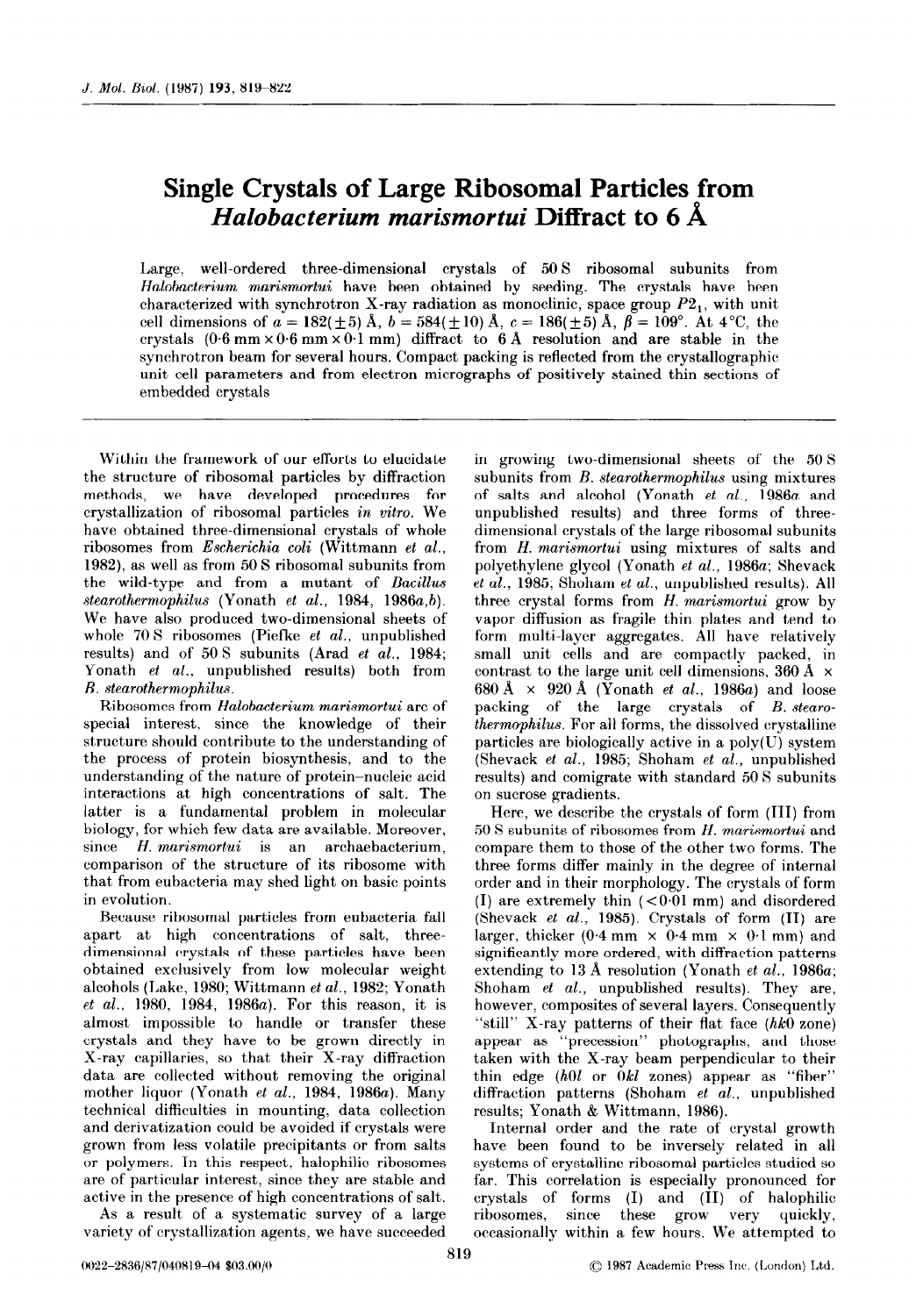

Figure 1. Crystals of the 50 S ribosomal subunits from H. marismortui obtained as a result of seeding by vapor diffusion at 19°C. The crystallization drop contained  $5\%$  polyethylene glycol 6000, 1.2 M-KCl, 0.5 M-NH<sub>4</sub>Cl, 0.05 M-MgCl,, at pH 5.6, and was equilibrated with 7% polyethylene glycol,  $1.7$  M-KCl, 0.5 M-NH<sub>4</sub>Cl, 0.03 M-MgCl<sub>2</sub>, pH 5.6. The bar represents 0.2 mm. Ribosomal particles were prepared as described by Shevack et al. (1985). Seeds were small. well-shaped crystals that grew spontaneously at 19°C from 4 to 5% polyethylene glycol in the presence of 1.2 M-KCI.  $0.5$  M-NH<sub>4</sub>Cl,  $0.05$  to  $0.06$  M-MgCl<sub>2</sub>, 10 mM-spermidine in the crystallization mixture (pH 5.6 to 5.8), and were equilibrated against 1.7 to 1.8 M-KCI, 6 to 7% polyethylene glycol,  $0.5$  M-NH<sub>4</sub>Cl, 0.05 to 0.06 M-MgCl<sub>2</sub>. For transfer, we used a stabilization solution of 7% polyethylene glycol in 1.7 M-KCl, 0.5 M-NH<sub>4</sub>Cl, 0.05 M-MgCl<sub>2</sub>, at pH 5.6.

slow down the crystallization process by applying a Although fragile, the crystals of form (III) can be special seeding procedure (details are given below mounted in X-ray capillaries by conventional special seeding procedure (details are given below and in the legend to Fig. I), as well as by methods. Using synchrotron radiation, their unit drastically reducing the concentration of KCl in the cell parameters (space group  $P2_1$ ,  $a = 182(\pm 5)$  Å.<br>crystallization mixture (from 3 M to 1.2 M) and in  $b = 584(\pm 10)$  Å,  $c = 186(\pm 5)$  Å,  $\beta = 109^{\circ}$ ) have<br>the rese crystallization mixture (from  $3 \text{ m}$  to  $1.2 \text{ m}$ ) and in the reservoir (from  $3 \text{ m}$  to  $1.7 \text{ m}$ ), while keeping the concentration of NH<sub>4</sub>Cl constant. As shown earlier resolution at best (typically 9 to 10 Å: Fig. 2).<br>(Shevack *et al.*, 1985), ribosomal particles from Between  $-2^{\circ}$ C and  $4^{\circ}$ C they often last about three (Shevack *et al.*, 1985), ribosomal particles from Between  $-2^{\circ}$ C and  $4^{\circ}$ C they often last about three *H. marismortui* stored under these conditions to seven hours in the beam, permitting over 15 H. marismortui stored under these conditions maintain their full biological activity. photographs to be taken from an individual crystal.

For obtaining thicker crystals, advantage has been taken of the major role that the  $Mg^{2+}$ concentration plays in crystallization of the 50 S ribosomal subunit from B. stearothermophilus (Yonath et al., 1986a; Arad et al., 1984). For this system, it was shown that three-dimensional crystals grow in a relatively low concentration of  $Mg^{2+}$ , whereas the production of two-dimension sheets requires  $Mg^{\lambda +}$  in concentrations high enough to prohibit growth of three-dimensional crystals. Thus, although spontaneous crystallization of thin crystals of  $50 S$  subunits from H. marismortui occurs in the presence of 50 to 200 mm- $Mg^{2+}$ , relatively thick crystals grow when the formers are seeded in mixtures containing only  $30 \text{ mm-Mg}^{2+}$ . Under these conditions, the transferred crystals dissolve but, after several days, new microcrystals can be observed. These reach their maximum size  $(0.6 \text{ mm} \times 0.6 \text{ mm} \times 0.2 \text{ mm}; \text{Fig. 1})$  after three to four weeks and have slightly larger cell dimensions than those of form  $(\overline{II})$  (Yonath et al., 1986a; Shevack et al., 1985; Shoham et al., unpublished results).

Two of the unit cell edges ( $a = 182$  Å,  $c = 186$  Å) are approximately the size previously reported for 50 S ribosomal subunits from eubacteria (for a review, see Wittmann, 1983). The third unit cell edge ( $b = 584$  Å) is parallel to a 2-fold screw axis and corresponds to the thin dimension of the crystals. This resembles the relation between the long unit cell axis and the shortest dimension of the crystals from the 50 6 subunits of B. stearothermophilus. Based on the approximately known size of the 50 S particles and the dimensions of the unit cell, we conclude that each asymmetric unit contains two particles. Assuming a molecular weight of  $1.6 \times 10^6$  and two particles per asymmetric unit,  $V_m$  is 2.87  $\text{A}^3\text{/dalton}$ . This value is within the range reported by Matthews (1968) for proteins, and slightly higher than the values calculated for crystals of other large nucleoprotein structures:  $2.64 \text{ Å}^3/\text{dalton}$  for polio virus (Hogle, 1982) and  $2.68 \text{ Å}^3/\text{dalton}$  for nucleosomes 1982) and  $2.68 \text{ Å}^3/\text{dalton}$  for (Richmond et al., 1984).

This letter demonstrates that our present crystals of 50 S ribosomal subunits from  $H$ . marismortui are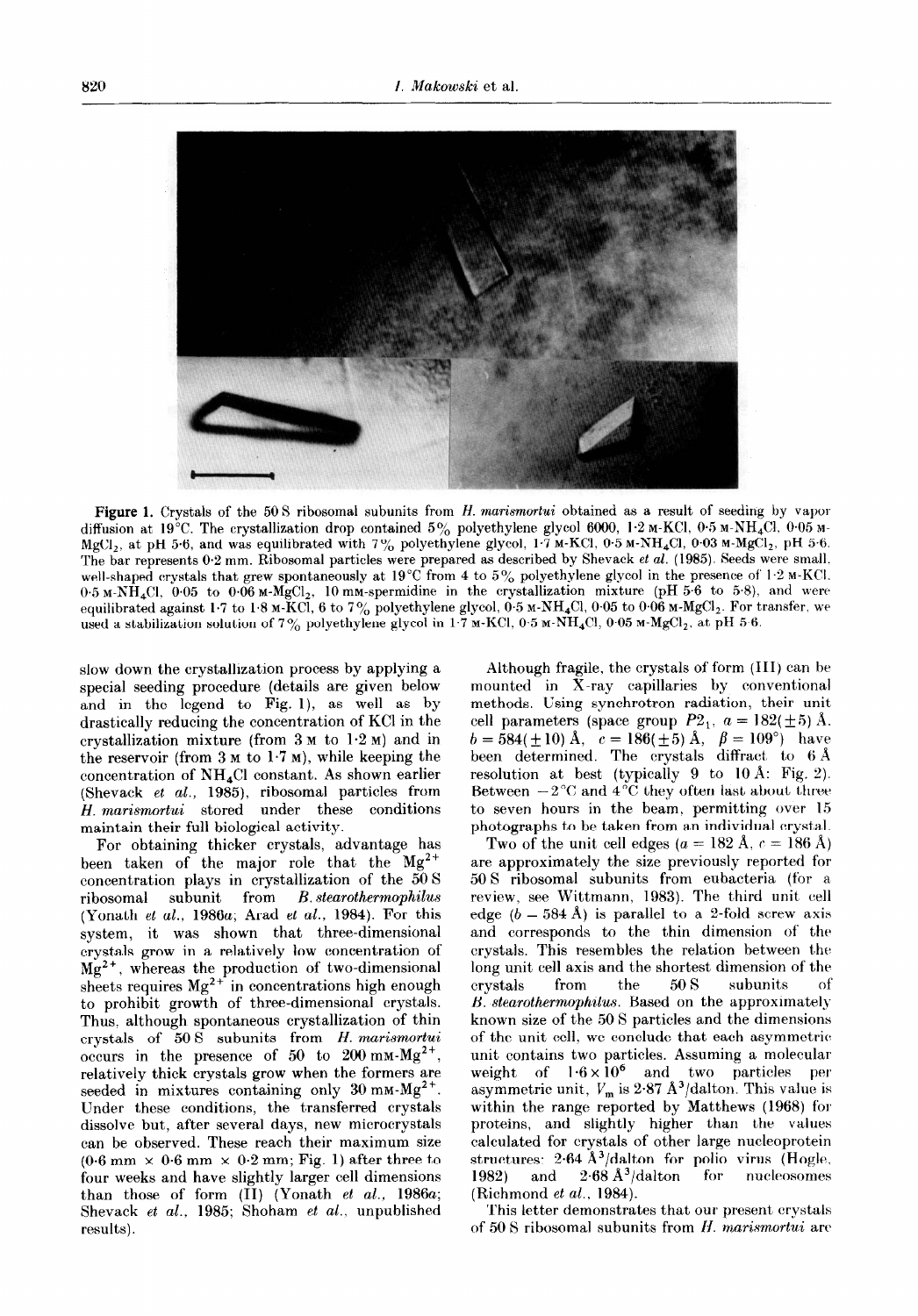

**igure 2.** A  $1.0^{\circ}$  rotation pattern of a crystal similar to that shown in Fig. 1. The pattern was obtained using a ition camera equipped with a helium tube, with synchrotron radiation (X11 station at  $\text{EMBL/DESY}$  operating at rV, initial current 34 mA). The X-ray beam, of wave-length 1.51 A, was collimated by vertical and horizontal slits mm  $\times0.3$  mm). The capillary was cooled to 4°C. Exposure time, 3 min; crystal to film distance, 235 mm. The full is shown. The  $a^*$  and  $c^*$  axis are marked. The high mosaic spread of the crystals is the reason for an apparent 'precession" pattern.

suitable for crystallographic analysis at a resolution of 6 to 10 A. Experiments aimed at establishing the conditions for data collection and for obtaining heavy-atom derivatives are in progress.

We thank Drs H. Eisenberg and M. Mevarech for continuing interest and for stimulating discussions; Drs K. Wilson (EMBL/DESY), M. Papiz (Daresbury Lab.), K. Moffat and W. Schildcamp (CHESS) for providing us with appropriate synchrotron radiation ports; and A. Shevack, H. S. Gewitz, B. Hennemann, J. Piefke, ,J. Miissig, C. Glotz, J. Halfon and T. Arad for skilful technical assistance. M.A.S. is a Sir Charles Clore Postdoctoral Fellow. This work was supported by an NTH

## M. Shoham' H. G. Wittmann<sup>2</sup> A. Yonath'

'Department of Structural Chemistry Weizmann Institute of Science Rehovot, Israel

'Max-Planck-Institut fiir Molekulare Genetik D-1006 Berlin (Dahlem), F.R.G.

Received 26 August 1986

## References

grant (GM34360) and a Minerva research grant. Arad, T., Leonard, K. R., Wittmann, H. G. & Yonath, A. (1984). EMBO J. 3, 127-131.

I. Makowski' Hogle, J. M. (1982). J. Mol. Riol. 160, 663-668.

Lake, J. (1980). In Ribosomes: Structure, Function and M. A. Saper<sup>1</sup> Genetics (Chambliss, G., Craven, G.R., Davies, J.,